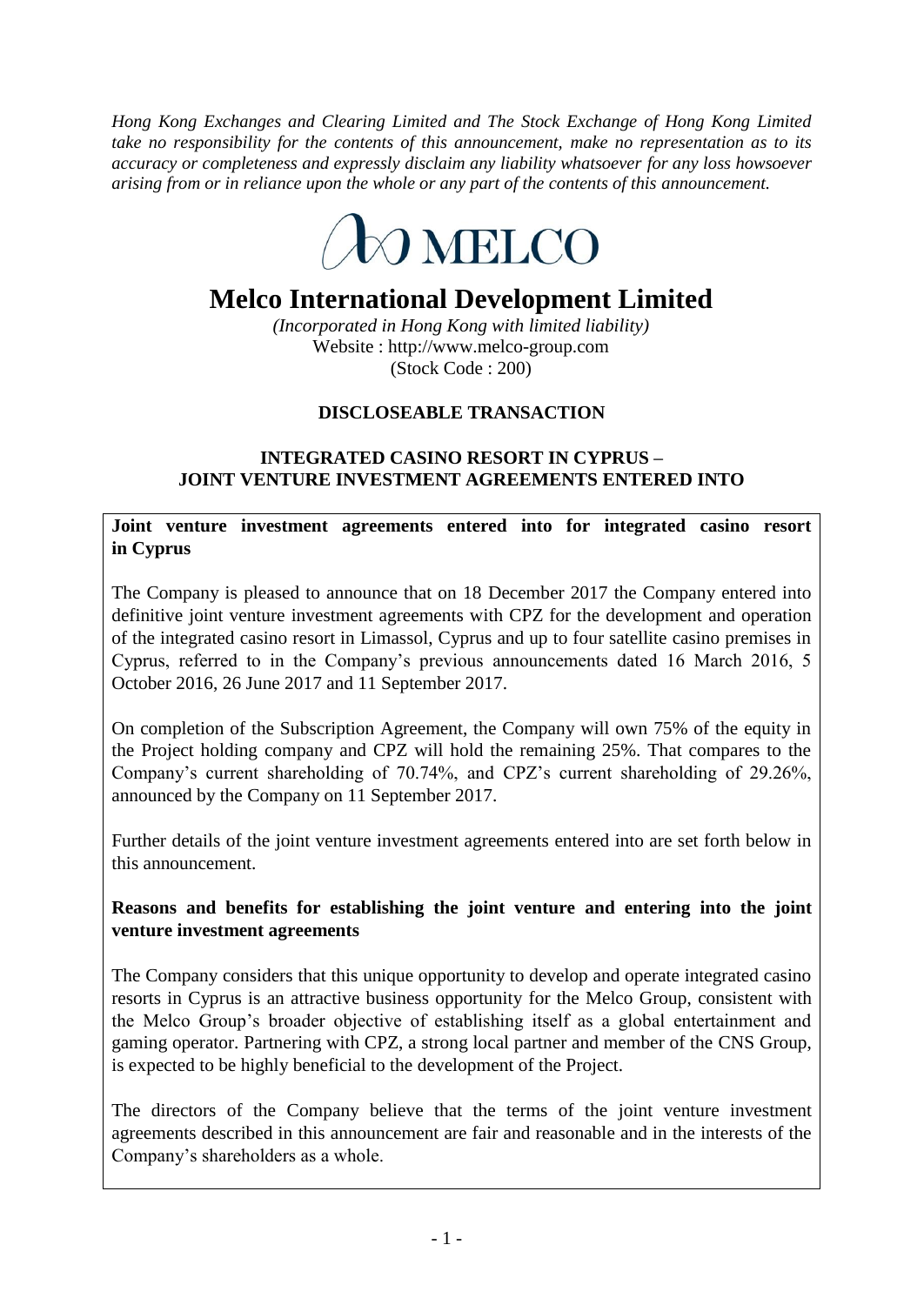### **Listing Rules implications**

In respect of the formation of joint venture transaction resulting from the entry into of the joint venture investment agreements described below in this announcement, one of the applicable percentage ratios is 5% or more but all the applicable percentage ratios are less than 25%. Accordingly, the formation of joint venture transaction resulting from the entry into of the joint venture investment agreements is a discloseable transaction for the Company under Chapter 14 of the Listing Rules.

In respect of the acquisition by the Company of an additional 4.26% of the equity in ICR Holdings resulting from the Company's subscription for new shares in ICR Holdings under the Subscription Agreement, all of the applicable percentage ratios are less than 5%. Accordingly, that acquisition is not a notifiable transaction for the Company under Chapter 14 of the Listing Rules.

In respect of the acquisition by ICR Holdings (a subsidiary of the Company) of the real estate agreed to be contributed to the ICR Group by CPZ under the Subscription Agreement, as referred to below in this announcement, all of the applicable percentage ratios are less than 5%. Accordingly, that acquisition is also not a notifiable transaction for the Company under Chapter 14 of the Listing Rules.

## **Previous announcements**

Reference is made to the announcements by Melco International Development Limited (the "**Company**") dated 16 March 2016, 5 October 2016, 26 June 2017 and 11 September 2017, relating to the development of an integrated casino resort in Limassol, Cyprus (the "**ICR**") and up to four satellite casino premises in Cyprus (the "**Project**"), pursuant to a licence granted by the Cyprus Government (the "**ICR Licence**") announced by the Company on 26 June 2017.

### **Entry into of joint venture investment agreements**

The Company is pleased to announce that on 18 December 2017, the following joint venture investment agreements were entered into in relation to the Project:

- Subscription Agreement between the Company, The Cyprus Phassouri (Zakaki) Limited ("**CPZ**") and ICR Cyprus Holdings Limited ("**ICR Holdings**"), relating to the subscription for shares by the Company and CPZ in ICR Holdings, which is the Project holding company ("**Subscription Agreement**").
- Shareholders' Agreement between the Company, CPZ and ICR Holdings, relating to the operation and management of ICR Holdings and its subsidiaries ("**Shareholders' Agreement**").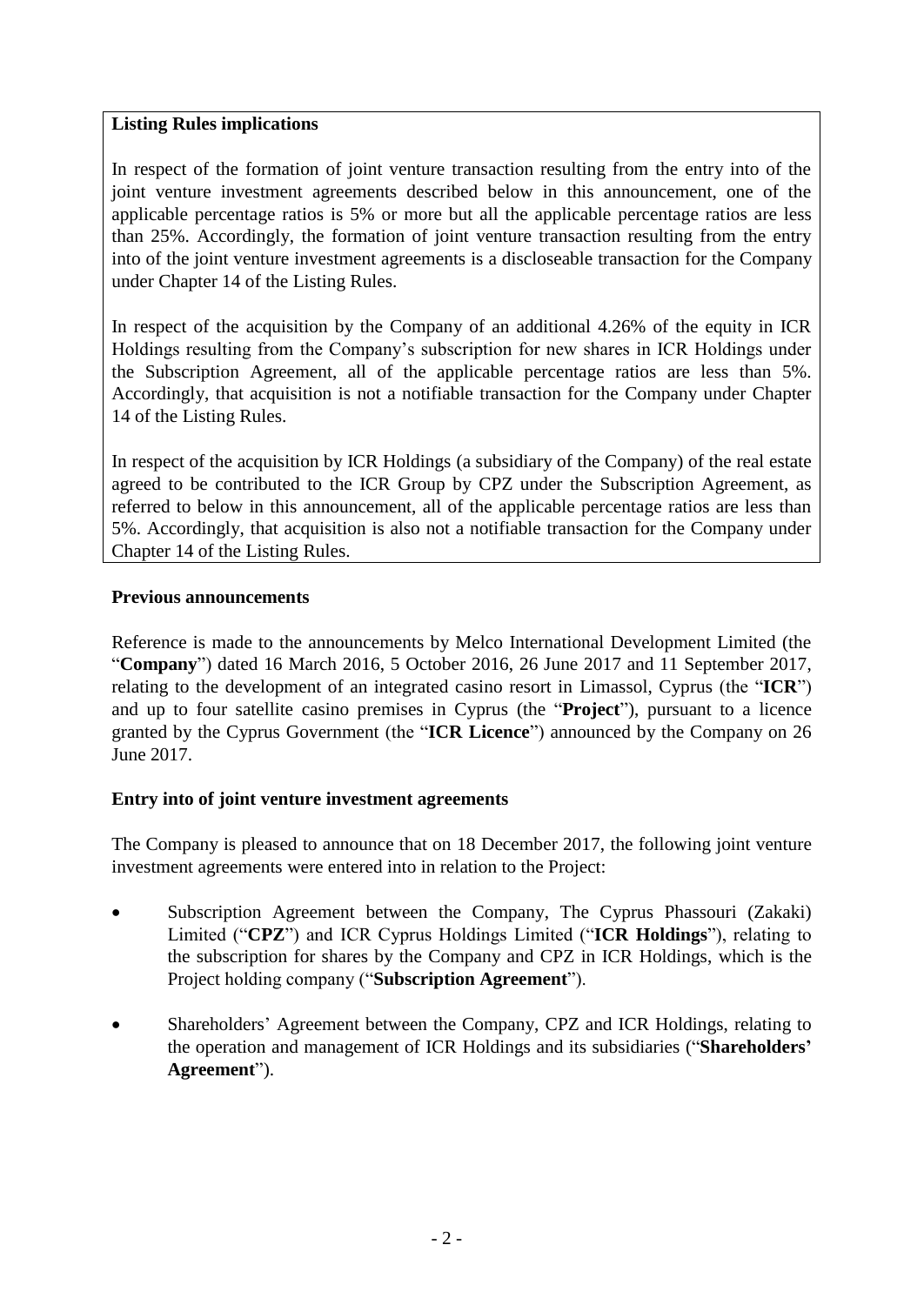#### **Subscription Agreement**

Pursuant to the Subscription Agreement:

- (a) CPZ has agreed to contribute the real estate on which the ICR will be developed, in consideration for the issue by ICR Holdings of new shares such that, on completion of the Subscription Agreement, CPZ will own 25% of the equity in ICR Holdings.
- (b) The Company has agreed to pay an aggregate amount of  $\epsilon$ 160 million (equivalent to approximately HK\$1,459,200,000), in cash, for the issue of new shares by ICR Holdings such that, on completion of the Subscription Agreement, the Company will own 75% of the equity in ICR Holdings. Such amount is payable by the Company in instalments. The first instalment of  $E25$  million (equivalent to approximately HK\$228,000,000) is payable on completion of the Subscription Agreement. The remaining amount is payable as required for the development of the Project, in accordance with calls made by the board of directors of ICR Holdings ("**ICR Holdings Board**"), but must be paid in full by no later than the earlier of (i) 18 months after completion of the Subscription Agreement (subject to the application of a grace period of three months), (ii) the date of financial closing of the senior debt financing for the Project, as described below and (iii) any drawdown under the debt financing for the Project described below.

The subscription price payable by the Company under the Subscription Agreement for its shares in ICR Holdings was determined on the basis of arm's length negotiations between the Company and CPZ, having regard to the financing requirements of the Project and the valuation of the real estate agreed to be contributed to the ICR Group by CPZ.

ICR Holdings and its two subsidiaries, described below, are all recently established and, prior to the consummation of the transactions contemplated by the joint venture investment agreements described in this announcement, have not conducted any business apart from participating in the tender process for the ICR Licence (as described in the Company's previous announcements) and do not have any material assets other than the ICR Licence announced by the Company on 26 June 2017.

The respective shareholdings of the Company and CPZ in ICR Holdings on completion of the Subscription Agreement will be 75% and 25% respectively, as compared to their current respective shareholdings of 70.74% and 29.26% as announced by the Company on 11 September 2017.

Completion under the Subscription Agreement is subject to each party to the Subscription Agreement obtaining its required corporate authorisations, the entry into of the Shareholders' Agreement and the adoption of new articles of association of ICR Holdings in the agreed form. Completion under the Subscription Agreement is expected to take place on or before 31 December 2017.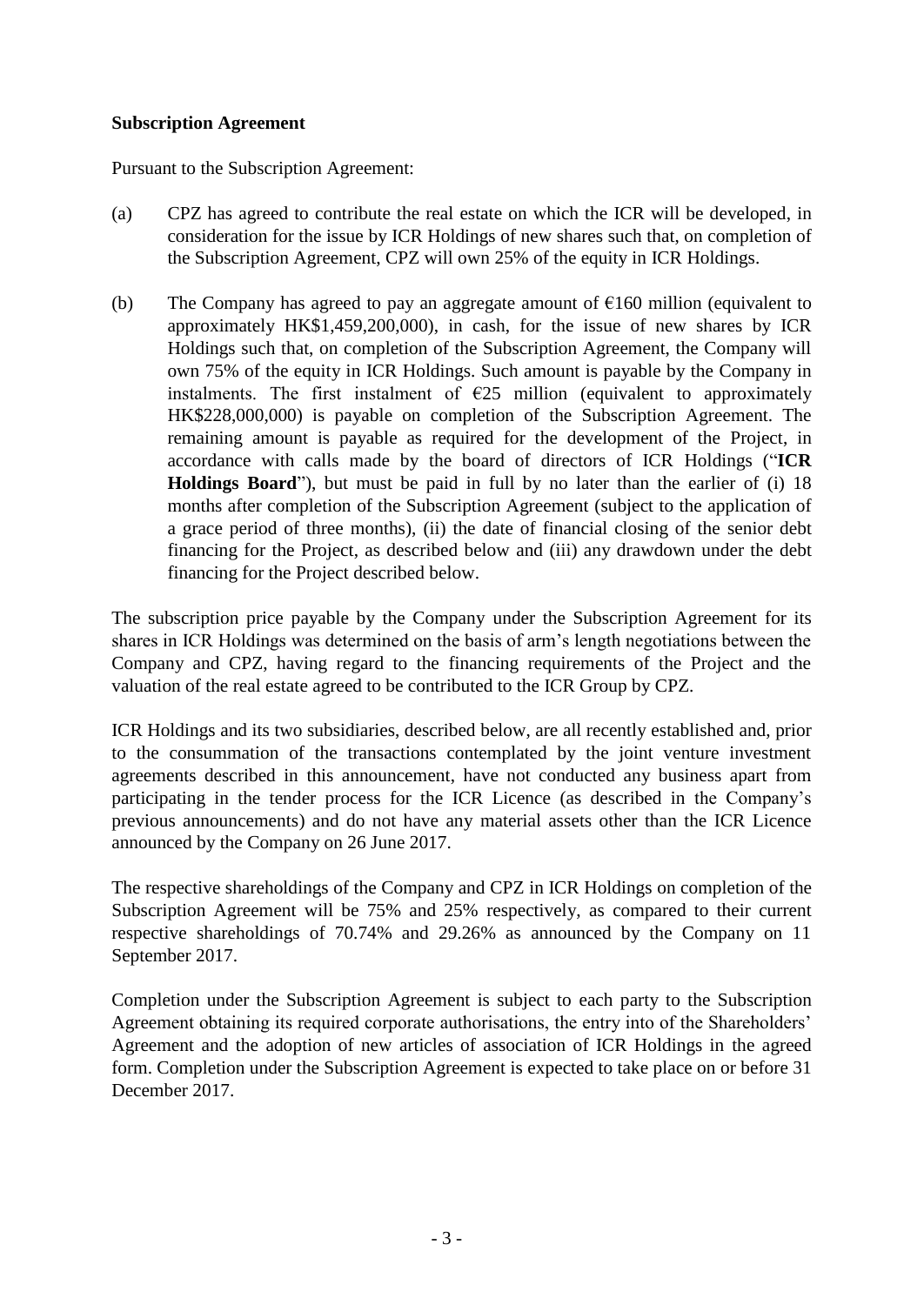### **Shareholders' Agreement**

The Shareholders' Agreement, which will become effective on the date of completion under the Subscription Agreement, provides for the operation and management of ICR Holdings and its subsidiaries (the "**ICR Group**"). The subsidiaries of ICR Holdings are currently Integrated Casino Resorts Cyprus Limited ("**ICRC**") and ICR Cyprus Resort Development Co. Limited ("**ICRD**"). ICRC is directly wholly owned by ICR Holdings. ICRD is directly wholly owned by ICRC and indirectly wholly owned by ICR Holdings. ICRD will own the real estate on which the ICR will be developed, which CPZ has agreed to contribute in consideration for the new shares in ICR Holdings to be issued to CPZ under the Subscription Agreement.

Pursuant to the Shareholders' Agreement, the ICR Holdings Board will have a maximum of six directors. The Company will have the right to appoint four directors, subject to a scale reduction if the Company and its affiliates cease to hold at least 50% of the issued share capital of ICR Holdings. CPZ will have the right to appoint one director for so long as CPZ and its affiliates continue to hold at least 10% of the issued share capital of ICR Holdings. For so long as the Company or any of its affiliates is responsible for the management of the casino within the ICR, or holds any preference shares in ICRC, the Company will also have the right to appoint one additional director to the ICR Holdings Board.

The Shareholders' Agreement provides for the Chairman of ICR Holdings to be appointed annually by the Company, provided that the Company holds at least 10% of the issued share capital of ICR Holdings, and for day-to-day management of the operations of ICR Holdings to be conducted by an executive Property President to be appointed and supervised by the ICR Holdings Board. The Property President will not be a director of ICR Holdings.

The Shareholders' Agreement includes customary shareholders' reserved matters, restrictions and other provisions regarding share transfers and deadlock resolution provisions. The Shareholders' Agreement contemplates a future initial public offering of ICR Holdings, to create a substantial public ownership interest in ICR Holdings.

The Shareholders' Agreement contemplates that Melco Resorts & Entertainment Limited ("**Melco Resorts**"), or a designated subsidiary of Melco Resorts, will be responsible for the management of the Project and provide certain other services to ICRD pursuant to a number of services agreements to be entered into. Those services include development management services in relation to the design, construction and development process for the ICR, preopening and related services, corporate management services and the provision of intellectual property and proprietary systems. Melco Resorts is a subsidiary of the Company, in which the Company holds an approximately 51.22% shareholding.

The Shareholders' Agreement also provides for the future subscription by the Company of preference shares to be issued by ICRC, such subscription to be completed no later than the execution of the commercial agreements referred to in the paragraph immediately above.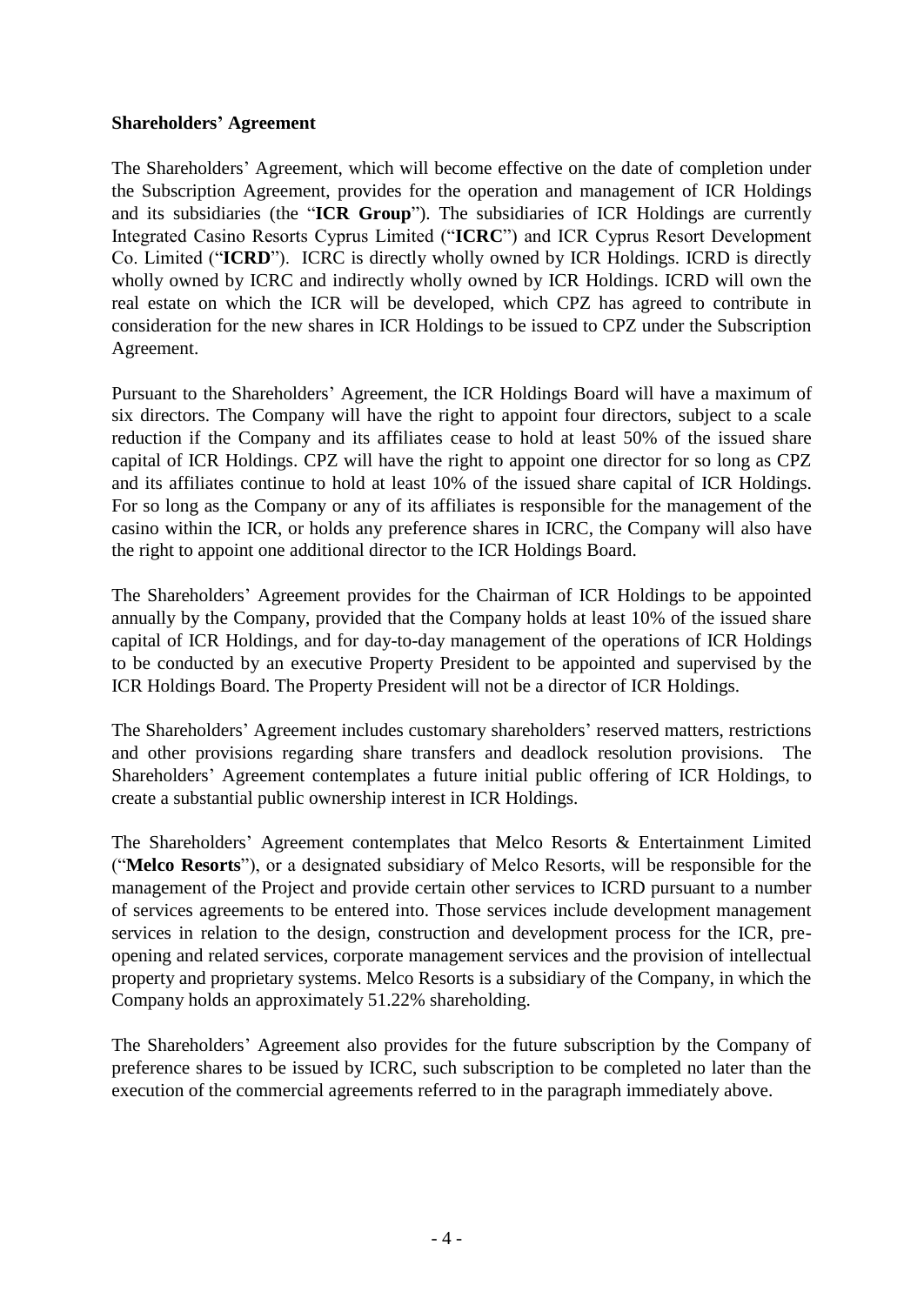In addition to the equity contributions agreed to be made under the Subscription Agreement described above, the Shareholders' Agreement contemplates that additional third party funding of up to  $\epsilon$ 200 million (equivalent to approximately HK\$1,824,000,000) of senior bank debt and up to  $\epsilon$ 237 million (equivalent to approximately HK\$2,161,440,000) of third party high yield debt will be raised by the ICR Group. To the extent there is a shortfall in the amount of senior bank debt available, an amount of up to  $\epsilon$ 50 million (equivalent to approximately HK\$456,000,000) of senior debt may instead be provided by the Company and CPZ, on a pro rata basis in accordance with their respective shareholdings in ICR Holdings, or by the Company on terms acceptable to the Company. To the extent there is a shortfall in the amount of third party high yield debt available, the Company will fund the shortfall up to an amount of  $\epsilon$ 237 million (equivalent to approximately HK\$2,161,440,000) on terms acceptable to the Company. The Shareholders' Agreement provides that following the opening of the ICR, the ICR shall be self-financing and neither the Company nor CPZ shall be required to contribute further capital or debt financing to ICR Holdings.

#### **Reasons and benefits for establishing the joint venture and entering into the joint venture investment agreements**

The Company considers that this unique opportunity to develop and operate integrated casino resorts in Cyprus is an attractive business opportunity for the Melco Group, consistent with the Melco Group's broader objective of establishing itself as a global entertainment and gaming operator. Partnering with CPZ, a strong local partner and member of the CNS Group, is expected to be highly beneficial to the development of the Project.

The directors of the Company believe that the terms of the joint venture investment agreements described in this announcement are fair and reasonable and in the interests of the Company's shareholders as a whole.

### **Information in relation to CPZ**

CPZ is a member of the CNS Group which, amongst others, conducts different businesses including real estate, telecommunications, dairy, large scale farming and export and mining in Cyprus.

To the best of the knowledge, information and belief of the directors of the Company, having made all reasonable enquiry, CPZ and the ultimate beneficial owner of CPZ are third parties independent of the Company and connected persons (as defined in the Listing Rules) of the Company.

#### **Information in relation to the Company**

The Company and its subsidiaries (the "**Melco Group**") are principally engaged in leisure, gaming and entertainment and other investments.